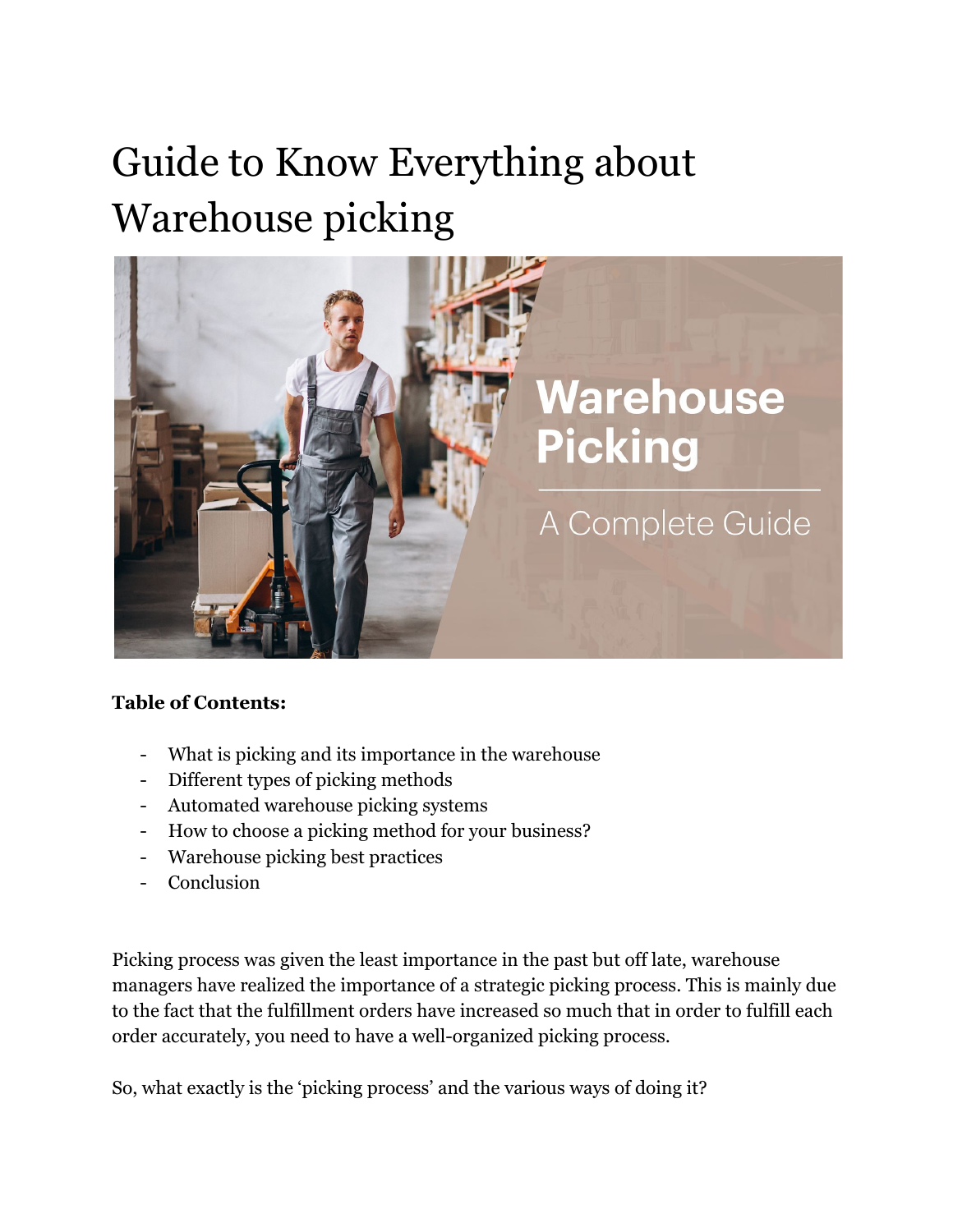In this article, we will discuss it all.

# **What is 'picking' and why is it important?**

Picking is basically a process of finding the products from the racks in the warehouse, extracting it, and giving it to the concerned customer or department for packing it.

It is a labor-intensive process where a warehouse staff needs to move from one shelf to the other for retrieving the products ordered by the customer. However, in recent times, various technologies have come up for improving the picking process.

So, why is the picking process given so much importance?

It is because an efficient picking means delivering orders faster and accurately. Order picking directly impacts upon customer satisfaction and thereby affecting a business's profitability.

Hence, it is the most essential part of the order fulfillment process, and therefore, a lot of methods and techniques have been invented to improve the picking process.

Let's take a look at different methods of order picking

# **Different types of picking methods**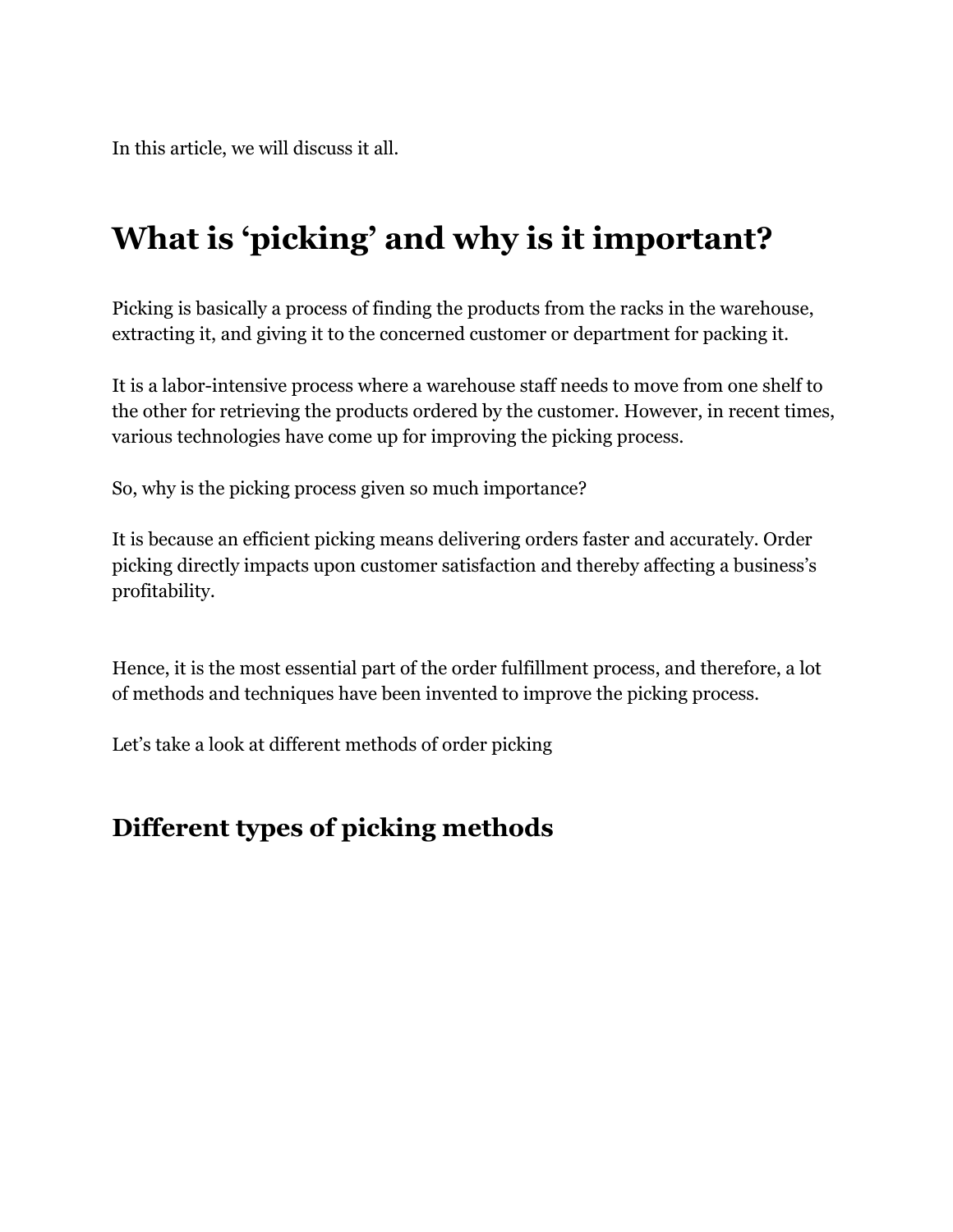

Image credit: [Remy Ludo Gieling](https://unsplash.com/@gieling?utm_source=unsplash&utm_medium=referral&utm_content=creditCopyText) on [Unsplash](https://unsplash.com/s/photos/order-picking-warehouse?utm_source=unsplash&utm_medium=referral&utm_content=creditCopyText)

Several different methods are used for picking by different warehouses as per their needs and demands. Here are some of the most commonly used methods:

#### **- Discrete picking**

One of the popular picking methods is discrete picking, this is mainly because it is easy and simple to implement in any warehouse. In this method, a picker simply goes to pick each product one by one ordered by a customer until the entire ordered items are picked.

The method is ideal for small warehouses or with a limited product offering since it is time-consuming to handpick each item in the order of one customer and then pick items for another customer order.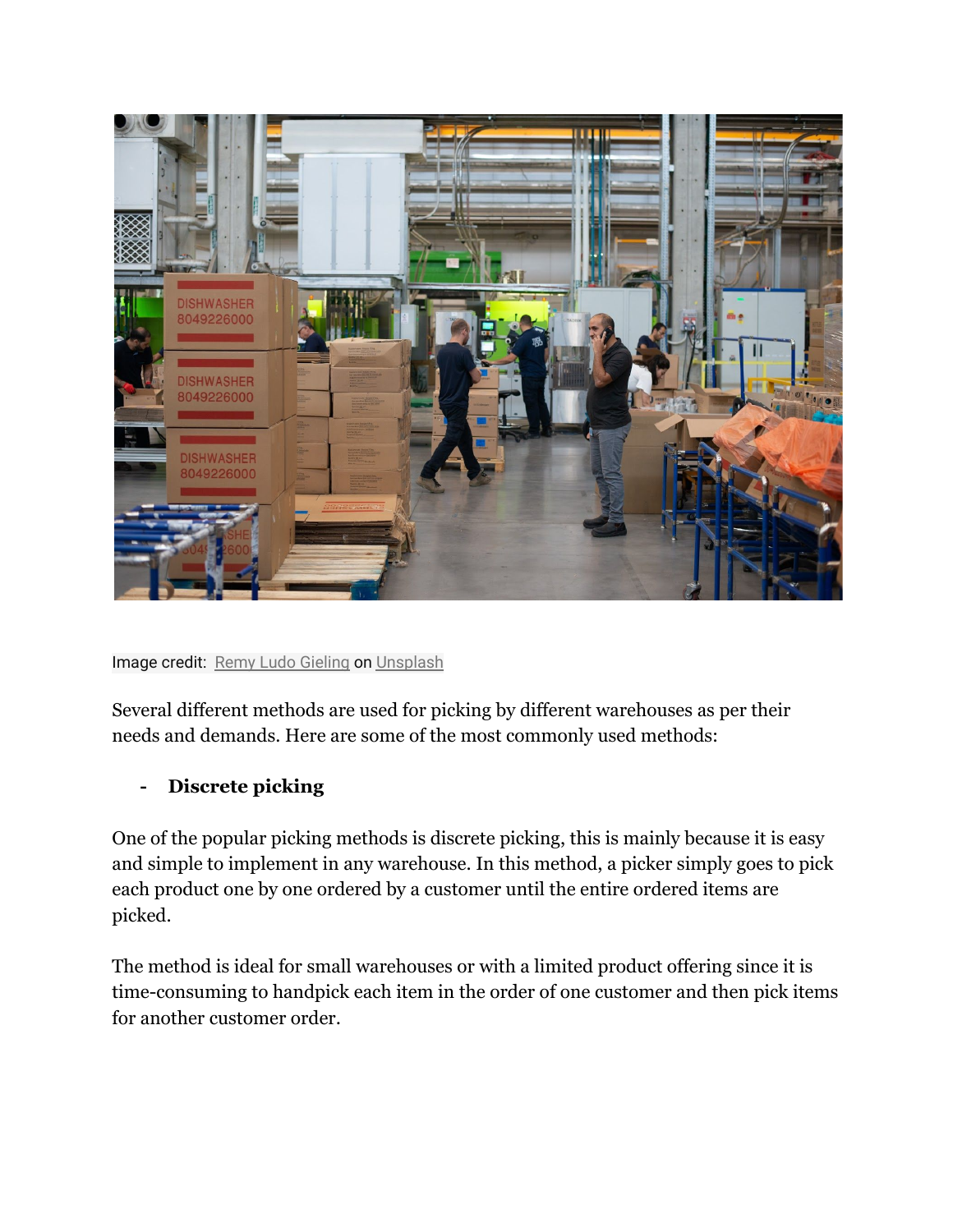The biggest benefit of this method is that it becomes easy to track the order and accurately get all the items ordered by the customer. It also leads to customer satisfaction and hence, profitable for the business.

However, this method can be cumbersome for a big warehouse with a wide range of products and a high volume of orders.

- **Pick Zone Two** Pick Zone One **Pick Zone Three** Consolidation  $\bullet$ ь Shipping
- **- Zone Picking**

Image credit: <https://www.estesgrp.com/wp-content/uploads/2015/09/WavePicking.jpg>

So, the solution to the above-mentioned situation is Zone picking.

It is simple to understand this method, a picker simply picks the product that falls in his zone and passes on. Similarly, another picker will also pick the items that fall in his zone and pass it on. A combination of all the items from different zones completes the order of multiple customers, which is then sorted for the individual customer and then packed together and delivered to the customer.

Therefore, this method is also known as "pick and pass".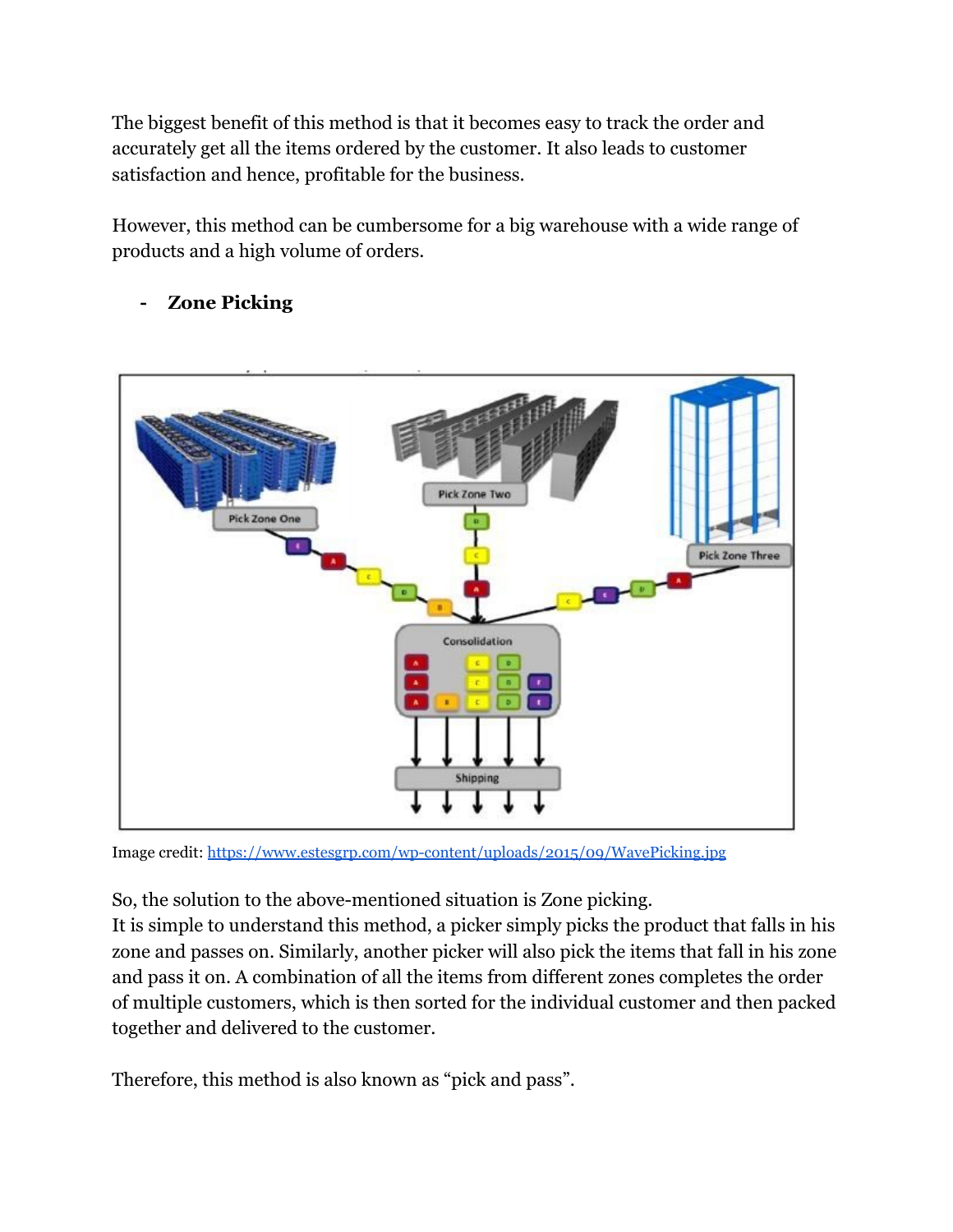The main advantage of zone picking is that all the products are divided into several zones as per their categories and each zone has their specifically assigned pickers. hence, it becomes easy to retrieve the products in a huge warehouse and it also saves time and effort of the picker because his area of running around to grab the product is limited.

This methodology is, therefore, ideal for the warehouses that are big and stores various SKUs of different kinds of products.

#### **- Batch Picking**

Batch picking is an ideal methodology when a picker has to travel long distances just to grab all the products.

Under this method, a picker takes multiple orders and picks the orders of the same products by multiple customers all at once. A picker only travels once to the specified zone and collects the products for fulfilling multiple customer orders. Thus, saving him/her time and effort of running around the same racks multiple times to fulfill several orders.

#### **- Wave picking**

Wave picking is one step more to the zone and batch picking. Once the pickers from different zones have delivered the products to the central packing desk. A picker segregates the products as per individual customer's order from the items received from several zone pickers. This sorted order is then packed for each customer separately.

The biggest benefit of this order is that a scheduled time of the day is alloted for sorting the orders and therefore, it saves time and efforts of the sorter.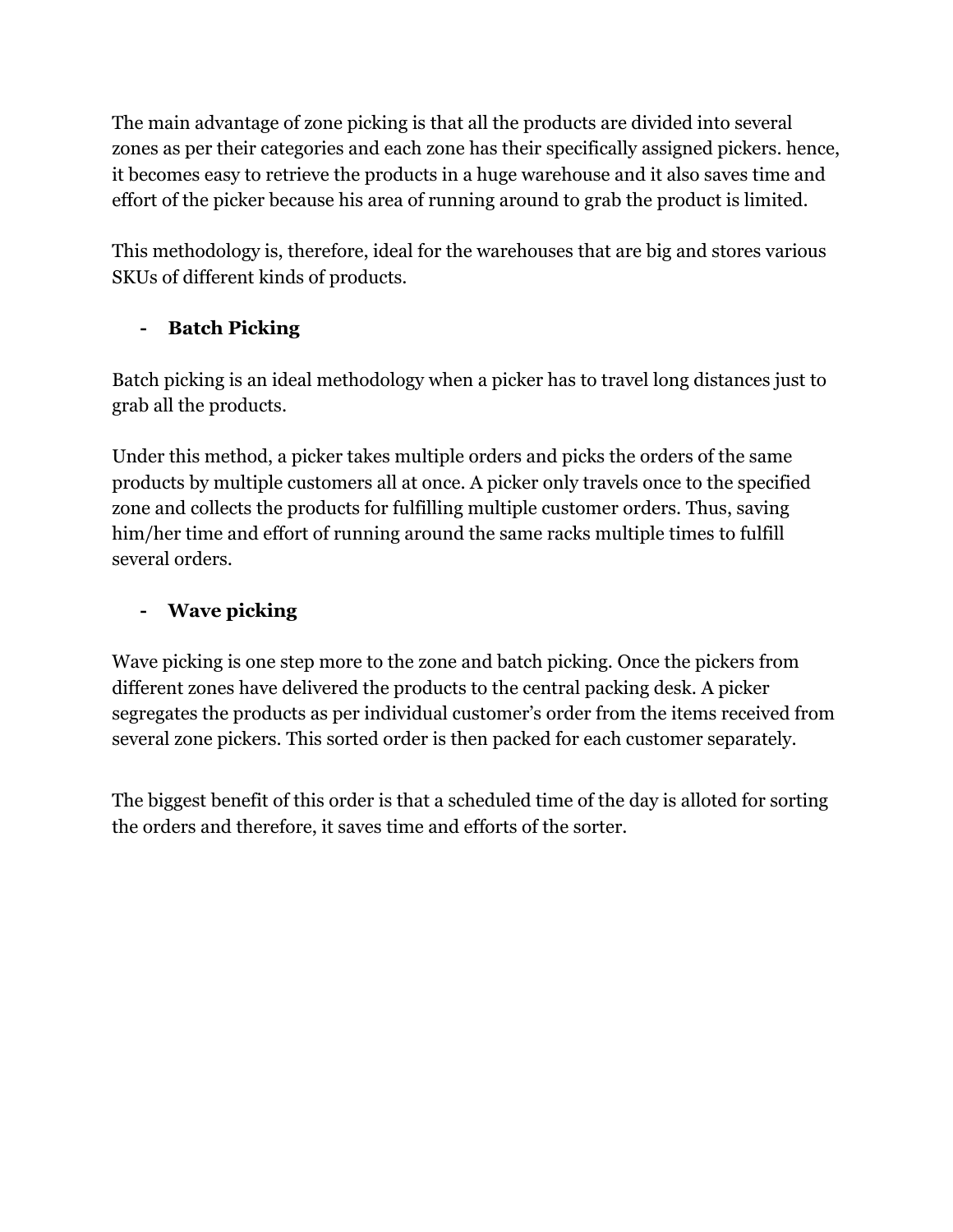# **Automated warehouse picking systems**

**- Robots**



<iframe

src="https://giphy.com/embed/j0SeYhY7IhYRlFBcsf" width="480" height="288" frameBorder="0" class="giphy-embed" allowFullScreen></iframe><p><a href="https://giphy.com/gifs/Lifesum-barcode-lifesum-scanner-j0SeYhY7IhYRlFBcsf" >via GIPHY</a></p>

Automation in a warehouse is common these days and robots have changed the way things are moved around in the warehouse. Robotic arms were introduced in the warehouses in the 1960s for the purpose of transporting one thing from one place to the other. Ever since then there has been no looking back.

As per US Census Bureau,

"The average U.S. warehouse wastes 6.9 weeks a year on unnecessary motion—costing the industry \$4.3 billion, or 265 million hours of labor annually"

Various kinds of robots are used these days for picking Automated Guided Vehicles, Autonomous Mobile Robots, Cobots (Collaborative Robots), etc. All these robots have the ability to navigate within the warehouse using magnetic strips and fetch the order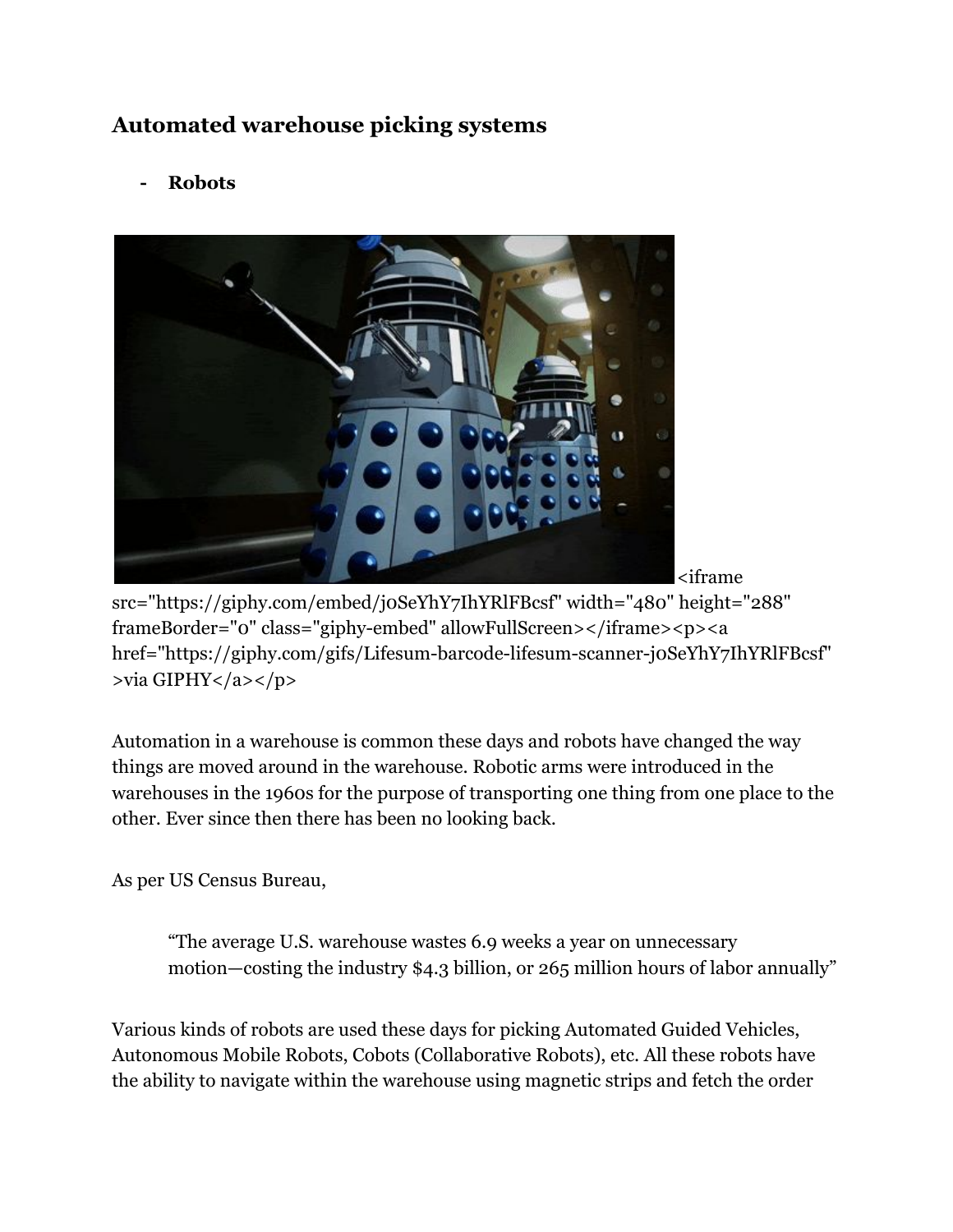items with the help of data fed into their system such as product location, sensors, cameras, etc.

Few of the advantages of using robots for picking are as follows:

- The Robots prove to be efficient pickers as they can reach on the top shelves as well as lower shelves with ease.
- They can move faster and pave their way automatically using sensors and cameras.
- Robots eliminate human errors
- They are flexible and can work for long periods of time.

#### **- Voice picking equipment**

Voice picking is the latest technology being used in the warehouse. It is convenient to use and the best thing is, it is paperless. Voice picking is also known as Voice-directed warehousing (VDW), speech-based picking, and pick by voice.

Voice picking uses voice prompts for order picking and directs the picker to pick locations, gives instructions on the picking tasks. A picker has a headset with a mic that is connected to the mobile phone and it gives instruction over the headphones so that the process can be fulfilled hands-free. Once the picker collects the item he scans the barcode or gives feedback verbally to the system to complete the order picking.

#### **- Mobile scanner based picking**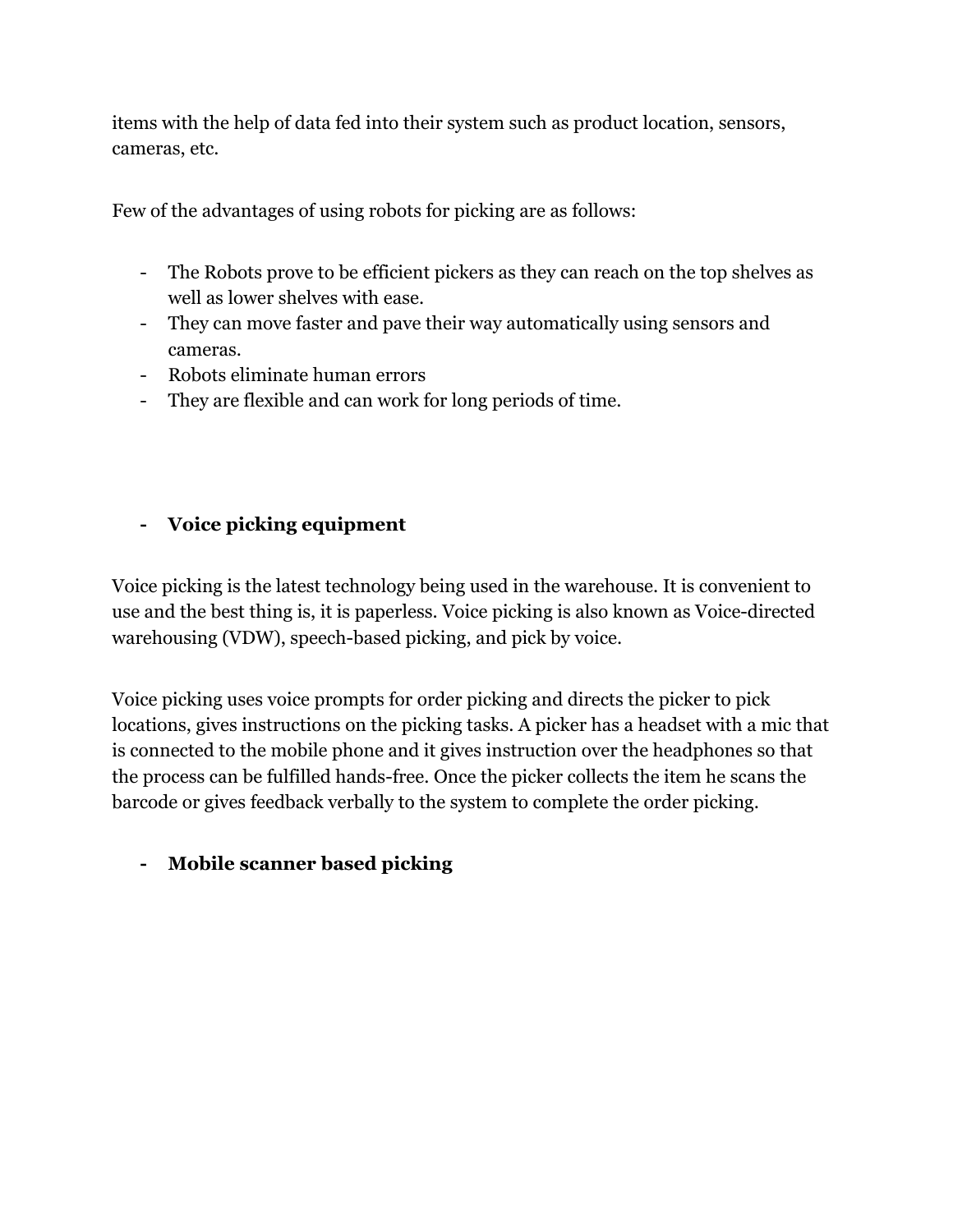

<iframe src="https://giphy.com/embed/j0SeYhY7IhYRlFBcsf" width="480" height="288" frameBorder="0" class="giphy-embed" allowFullScreen></iframe><p><a href="https://giphy.com/gifs/Lifesum-barcode-lifesum-scanner-j0SeYhY7IhYRlFBcsf" >via GIPHY</a></p>

This is one of the most convenient and easy to use picking methods. An app is downloaded on the mobile phone that helps in scanning the barcodes of the products that are ordered by customers.

This method provides 100% picking accuracy as it clearly shows which all items are picked and which items are pending. The system enables a real-time update on order fulfillment.

### **How to choose a picking method for your business?**

With so many different picking methods it is bound to be that you're confused about which method to use in your warehouse. All the methods mentioned above have their own advantages and disadvantages and selecting the right picking method will depend on your nature of business.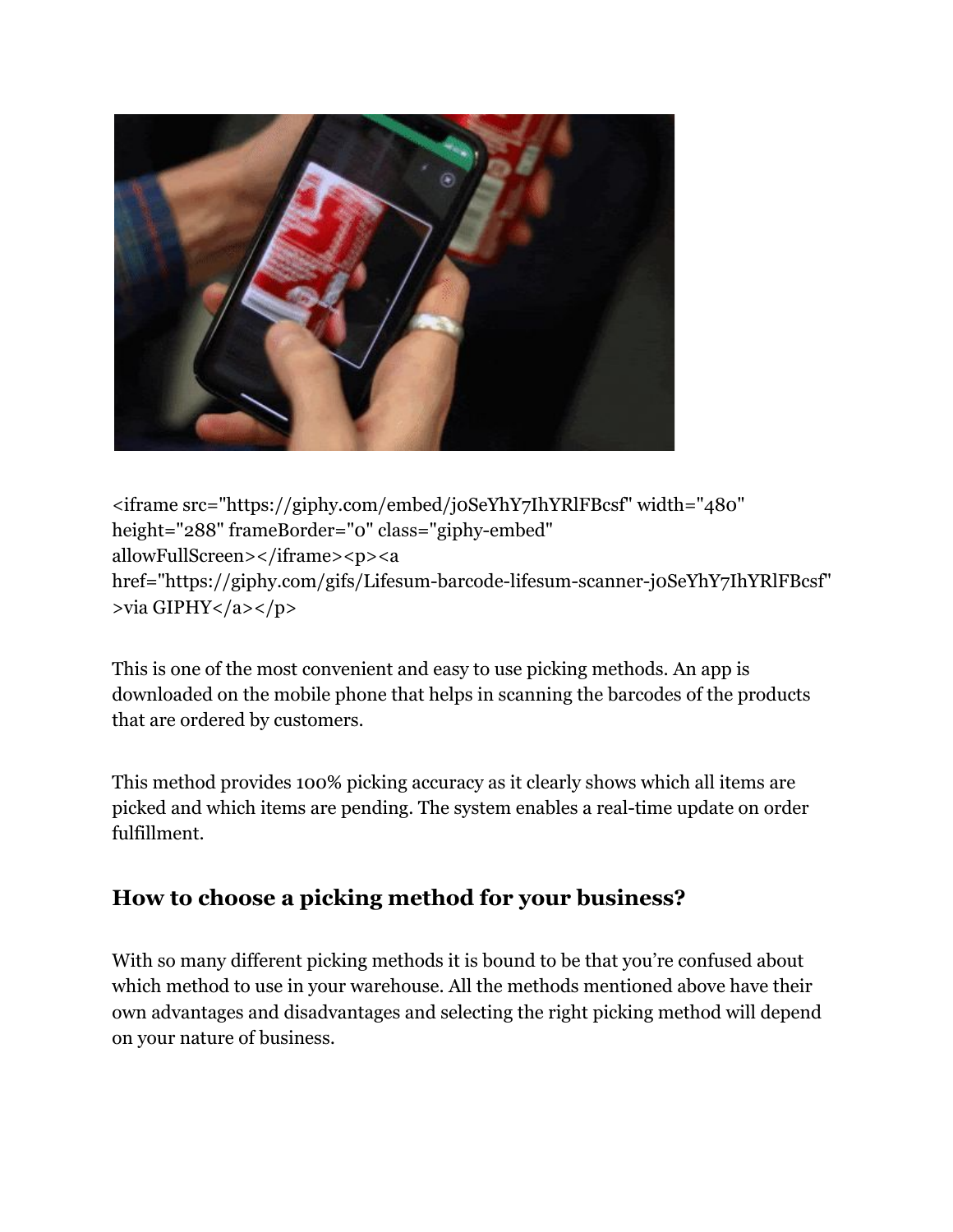But, worry not. Here are a few points that you must take into consideration while choosing a picking method.

- First and foremost you need to know the number of orders or transactions that you get on average in a day.
- Secondly, how many kinds of products do you sell? Are they fast-moving products? You can categorize the stock of items as per the sale of these products and then decide your location strategy for easy picking of the fast-moving items.
- Calculate number of picks usually done on a given order
- Track picks for a given SKU. This will help you determine which SKUs are fast-moving.

On the basis of these points, you can devise a picking strategy. It can be a combination of wave and batch picking or zone and wave picking. You can also combine these methods of picking with the technology your order volume is greater.

# **Best Practices for Warehouse Picking**

Order picking is undoubtedly an essential part of your business and hence it is necessary to apply proper strategies for executing stock picking. Nevertheless, order picking can be performed efficiently only when certain standard practices are followed by you.

#### **1. Keep your inventory or stock consistently stocked**

It is needless to say that effective picking can be done only when the stock of products is consistently taken care of. Stock your products as per the customer demand so that it is readily available when a picker or a robot goes to pick the ordered items.

#### **2. Invest in smart automation for picking in your warehouse**

Minimize the number of hands that do the picking process and use automations like robots, autonomous mobile robots, AGV, corobots etc. These robots help in not just reducing picking errors and faster order fulfillment but they also help in keeping the staff safe because these robots perform the dangerous tasks within a warehouse.

#### **3. Optimize warehouse picking routes**

Facility managers and warehouse managers should arrange the warehouse in such a manner that there are quick and easy pathways for the pickers to go collect the products.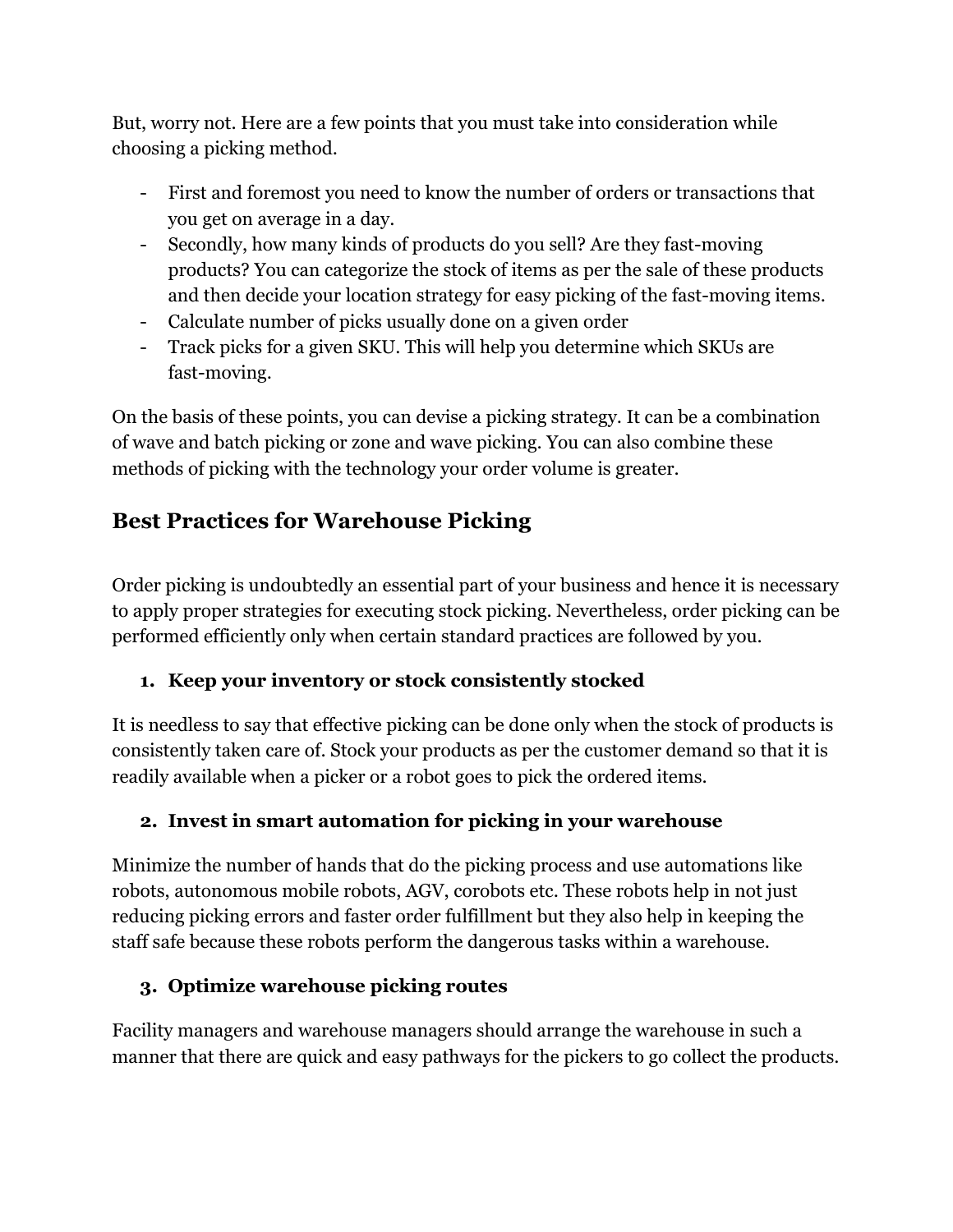Arranging the warehouse layout in a way that reduces walking time for the pickers is the key to faster order fulfillment.

#### **4. Place the fast moving stock strategically**

It is a good thing to place all the products in high demand in an area that is near to the packing section so that it is easy to retrieve the products. It is mostly said that a company earns nearly 80% of the revenue from the 20% of items stocked by them. This means that there is a wider scope of storing these 20% of items in an appropriate place where it is easy and quicker to pick the stock.

#### **Conclusion**

Order picking is hence, the most important activity and it requires due attention in warehouse management. The success of any business depends on order fulfilment and this is possible only when the picking process is in place.

Hope this article helps you in understanding the picking strategies in a better way so that you can implement them in your warehouse.

#### **Recommended Reading:**

- Analysis and Optimal Design of Discrete Order Picking Technologies Along a Line

[https://faculty.chicagobooth.edu/donald.eisenstein/research/DiscreteOrdPickingFinal.](https://faculty.chicagobooth.edu/donald.eisenstein/research/DiscreteOrdPickingFinal.pdf) [pdf](https://faculty.chicagobooth.edu/donald.eisenstein/research/DiscreteOrdPickingFinal.pdf)

- Here's what we learned at our webinar 'Optimize Fulfillment with Collaborative Robotic Picking'

<https://6river.com/blog-webinar-recap-collaborative-robotic-picking/>

- universal robot - cobot - applications - case studies

<https://www.youtube.com/watch?v=BE6lbnfDdrU>

- How Voice Picking Works - Voice Beyond